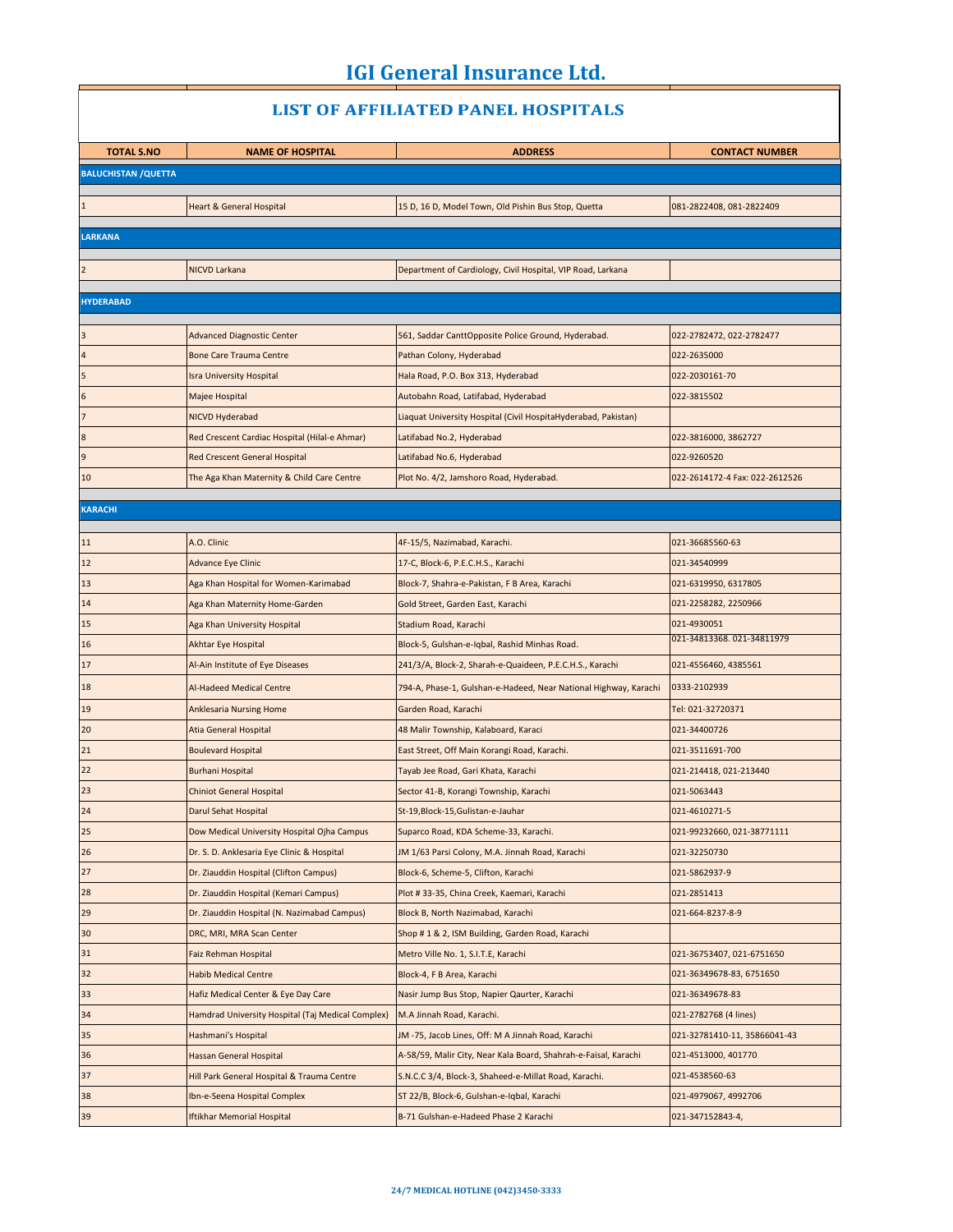| 40   | Imam Clinic & General Hospital                                                         | ST-5, Block-I, North Nazimabad.                                                      | 021-6625111-6626111          |
|------|----------------------------------------------------------------------------------------|--------------------------------------------------------------------------------------|------------------------------|
| 41   | Imam Zainul Abedin Hospital                                                            | Rizvia Society, Nazimabad Chowrangi, Karachi                                         | 021-6608991-3                |
| 42   | <b>Infinity Eye Care</b>                                                               | Suite #5, Ground Floor, Black 3, Clifton, Karachi                                    | 0321-8973761                 |
| 43   | JP CT Scan & Diagnostic Centre                                                         | S/C, 2,3 & 4, Ground Floor, APWA Complex, Garden Road, Karachi                       | 021-32226156                 |
| 44   | JP CT Scan Center - 2                                                                  | 13/423, KarKashan Society, Malir Kalaboard, Karachi                                  | 021-34510076                 |
| 45   | JP's CT, MRI, MRA & Lithotripsy Center                                                 | Hilal-e-Ahmer, Teen Talwar, Clifton, Karachi                                         | 021-5306061-4                |
| 46   | JP's MRI & CT Scan Diagnostic Center                                                   | Shop A, B2 & B3, Sana Arcade Chandni Chowk, KDA Scheme II,<br>Karachi                | 021-99230777                 |
| 47   | Karachi Adventist Hospital                                                             | 91, Depot Lines, M.A. Jinnah Road, Karachi.                                          | 021-2236752-8                |
| 48   | Khalid Eye Clinic                                                                      | 4-F, 10/5, Nazimabad, Karachi                                                        | 021-6602527                  |
| 49   | Kharadar General Hospital                                                              | MBJ Health Association, Aga Khan Road, Karachi                                       | 021-32510113-6               |
| 50   | Korangi Landhi Medical Centre                                                          | Sector E-35, Main Road, Korangi - 5, Karachi                                         | 021-5058717                  |
| 51   | Kutiyana Memon Hospital                                                                | Aga Khan Gee Allana Road, Khardar Karachi.                                           | 021-32313835-37              |
| 52   | <b>Laser Vision</b>                                                                    | Block -5, Near Clifton Jamat Khana, Karachi                                          | 021-35864497-98              |
| 53   | <b>Liaquat National Hospital</b>                                                       | Stadium Road, Karachi                                                                | 021-4939612-4, 021-4939617-8 |
| 54   | Life Care Consultant Clinics                                                           | 18-C, Ground & Mezzanine Floor, 21st East Street, Phase-1, DHA,<br>Karachi.          | 021-5936208-09               |
| 55   | Life Line Hospital                                                                     | D-14 Block B, North Nazimabad Karachi-746000                                         | 36721839,0335-4335463        |
| 56   | Mamji Hospital                                                                         | C-19, Block-17, Federal B Area, Karachi                                              | 021-6804666, 021-6804777     |
| 57   | <b>Medicare Hospital</b>                                                               | 22-23 Shaheed -E- Millat Road Karachi.                                               | 021-34931886-9               |
| 58   | Memon Medical Institute Hospital (MMIH)                                                | Hyder Buksh Gabol Road, Near Safoorah Chowrangi, K.D.A. Scheme<br>33, Karachi        | 021-99261810-20              |
| 59   | Mumtaz Hospital                                                                        | S.B. - 56, Block - K, North Nazimabad, Karachi                                       | 021-6638224, 6637724         |
| 60   | National Institute of Cardiovascular Diseases (NICVD) Rafiq (HJ) Shaheed Road, Karachi |                                                                                      | 021-99201271-5               |
| 61   | National Medical Centre (NMC)                                                          | National Highway, Phase-1, DHA, Karachi                                              | 021-5380000-                 |
| 62   | <b>Nehal Hospital</b>                                                                  | 26 Kala board, Malir Township, Karachi.                                              | 021-34404079-34506615,       |
| 63   | M. Hashim Memorial Trust /<br>Neuro Spinal & Cancer Institute Hospital                 | 100/1, Depot Lines, Mansfield Street, Saddar, Karachi                                | 021-32259959, 021-32258848   |
| 64   | <b>NIBD Hospital</b>                                                                   | ST 2/A, Block 17, Opposite Mashriq Center Gulshan-e-Iqbal, KDA<br>Scheme 24, Karachi | 021-34824250-3               |
| 65   | Noor Hospital                                                                          | ST-11/19, Al Noor Society, F. B Area, Khi                                            | 021-36631144                 |
| 66   | Orthopadic & Medical Institute (OMI)                                                   | 89/1, Depot Lines, Karachi.                                                          | 021-2258075-79               |
| 67   | <b>Patel Hospital</b>                                                                  | Block-4, Gulshan-e-Iqbal, Karachi.                                                   | 021-4968660-1, 021-4816915   |
| 68   | PECHS Trauma & General Hospital                                                        | ¼, 258/1, Block 6, P.E.C.H.S., Karachi.                                              | 021-34310870-72              |
| 69   | <b>Remedial Hospital</b>                                                               | Block-I, North Nazimabad, Karachi.                                                   | 021-36630175                 |
| 70   | Sambros Hospital                                                                       | D-177, Sharah e Humayun, Block-4, FB Area, Karachi                                   | 021-36806624                 |
| $71$ | Shahzad Eye Hospital                                                                   | B-2, Block-16, Gulshan-e-Iqbal.                                                      | 021-4988034, 021-4823148     |
| 72   | Shamsi Hospital                                                                        | Shamsi Cooperative Society, Wireless Gate, Karachi                                   | 021-34601161                 |
| 73   | Shaukat Khanum Diagnostic Centre & Clinic                                              | Plot DDCH-1, Ist Street, Phase VII, Extension, DHA, Qayyumabad,<br>Karachi           |                              |
| 74   | Shaukat Omer Memorial Hospital                                                         | Fauji Foundation, Block-2, Shah Faisal Colony, Karachi                               | 021-34685344-7, 021-34685478 |
| 75   | <b>Sir Syed Hospital</b>                                                               | Plot 887/A, Qayyumabad, Korangi Road, Karachi                                        | 021-3539209                  |
| 76   | South City Hospital                                                                    | Street-1, Shahr-e-Firdousi, Clifton Block 3, Karachi.                                | 021-5862301-3                |
| 77   | T.O. Clinic                                                                            | ST.1 Block 6 Gulshan e Iqbal Chowrangi Karachi.                                      | 021-4989005-6                |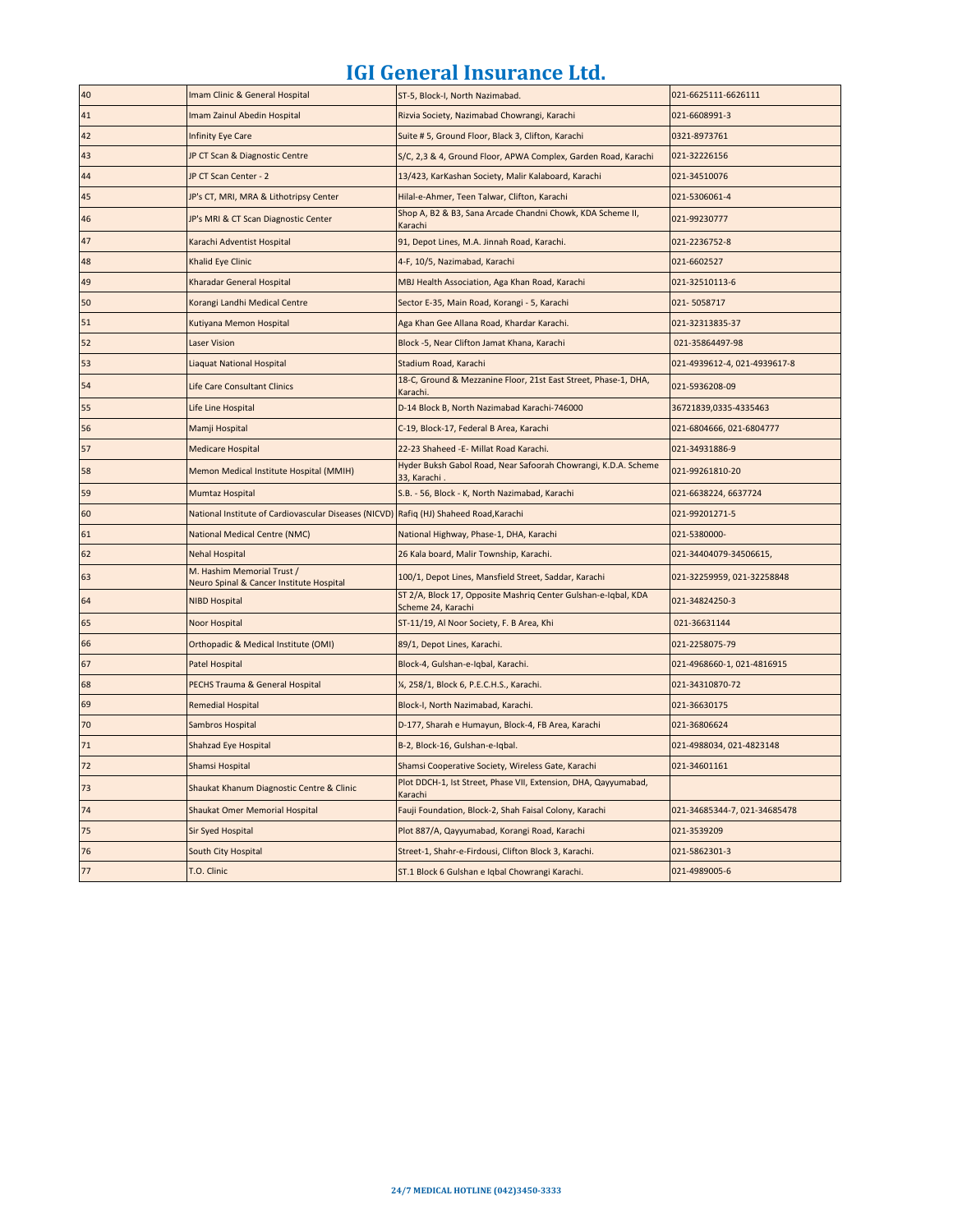| 78 | <b>Tabba Heart Institute</b>                              | ST-01, Block-2, F. B. Area (opposite Noori Masjid), Karachi.      | 021-111-844-844, 021-36334215-18 |
|----|-----------------------------------------------------------|-------------------------------------------------------------------|----------------------------------|
| 79 | Tabba Kidney & Dialysis Centre                            | St:26, Block-7, F.B. Area, Karachi.                               | 021-36333036-42                  |
| 80 | <b>Tahir Medical Centre</b>                               | 419/A, Amir Khusro Road, CP Berar Society, BLK 7B Dhorji, Karachi | 021-34380161                     |
| 81 | The Aga Khan Hospital for Women and Children,<br>Kharadar | Atmaram Pritam Das Road, Kharadar, Karachi                        | 021-2524618, 27526315            |
| 82 | The Kidney Centre                                         | 197/9, Rafi Shaheed Road, Karachi                                 | 021-5661000-10                   |
| 83 | Ashfaq Memorial Hospital                                  | SB - 9, 13/C, University Road, Gulshan e Igbal, Karachi.          | 021-34822261-65                  |
| 84 | Al Tamash Hospital                                        | St - 9/A, Block - 1, Clifton, Karachi.                            | 021-35187000-15                  |
| 85 | Pakistan International Hospital                           | 39-C, 22nd East St, Phase - 1, Sector - A, D.H.A., Karachi.       | 021-35310671                     |
| 86 | Park Lane Hospital                                        | 56 - Shahrah e Iran, Old Clifton, Karachi.                        | 021-35374361                     |
| 87 | Bayview Hospital & Mother Care Center                     | A 205/II, Saba Avenue, Phase VIII, D.H.A., Karachi.               | 021-35246225-27                  |
| 88 | Momin Abad General Hospoital                              | Metroville, S.I.T.E., Karachi.                                    | 021-36696400, 021-36656400       |
| 89 | Ayesha General Hospital                                   | C-50, Phase - 2, Side Road, Gulshan E Hadeed, Phase-3, Karachi.   | 021-34716608                     |
| 90 | Dr. Yawar Zaman (DYZ) Eye Hospital                        | Plot #187-B, Block - 2, P.E.C.H.S, Shahrah e Qaideen, Karachi.    | 021-34531810, 0345-2974983       |
| 91 | Al Hamza General Hospital                                 | C - 12, Block D, North Nazimabad, Karachi                         | 021-36686464-5                   |
| 92 | RMA General Hospital (SMC - Pvt.) Ltd.                    | 18-C, 2nd & 3rd Floor, 21st East Street, Phase - 1, DHA, Karachi. | 021-35396811                     |
| 93 | The Medi-Call General Hospital                            | Sector 11-B, North Karachi.                                       | 021-36980149, 021-37702565       |
|    |                                                           |                                                                   |                                  |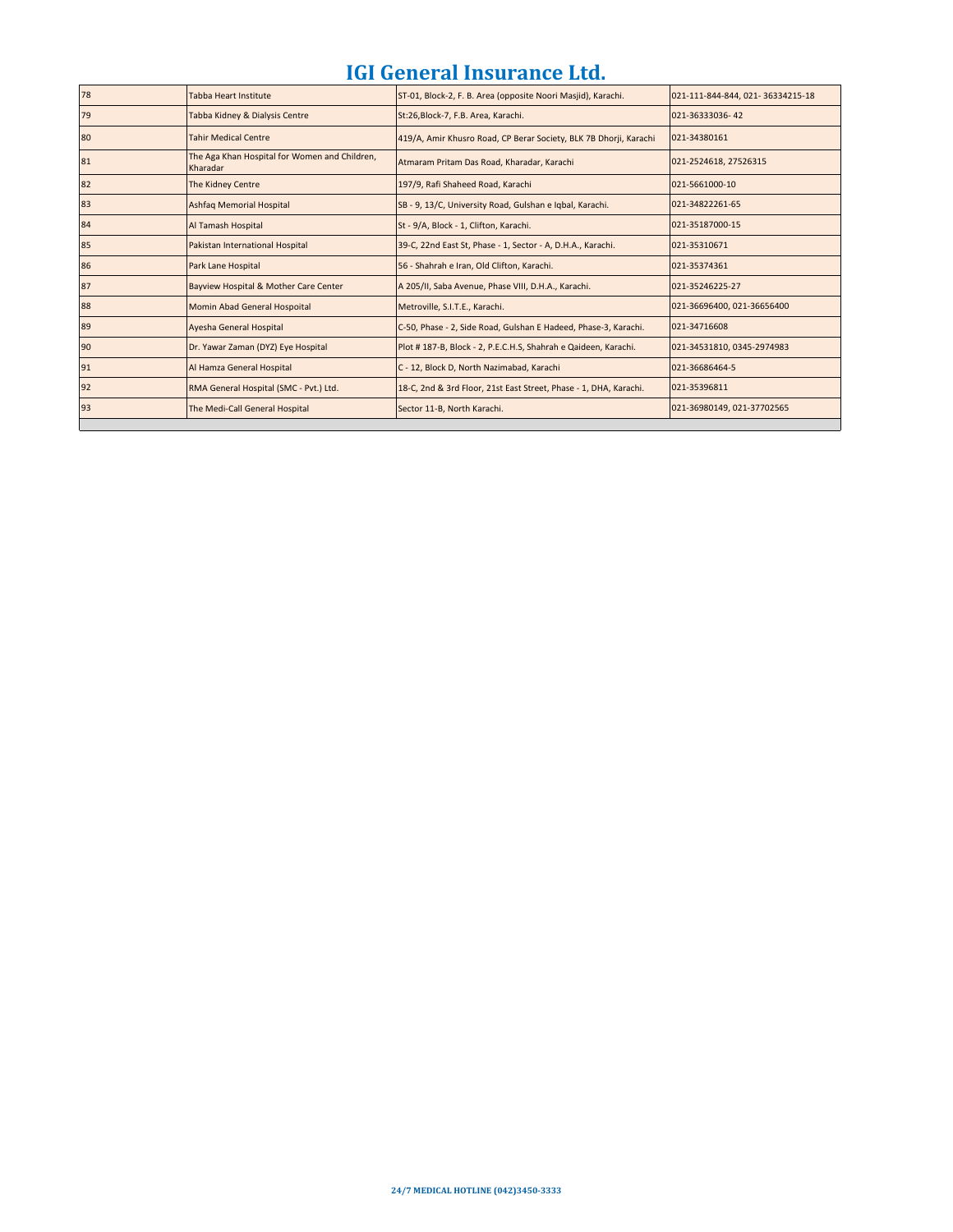| <b>KHAIRPUR</b>            |                                            |                                                                                                     |                            |
|----------------------------|--------------------------------------------|-----------------------------------------------------------------------------------------------------|----------------------------|
| 94                         | <b>NICVD Khairpur</b>                      | KMC Teaching Hospital (DHQ Hospital), Civil Hospital Road, Khairpur                                 |                            |
|                            |                                            |                                                                                                     |                            |
| <b>MIRPURKHAS</b>          |                                            |                                                                                                     |                            |
|                            |                                            |                                                                                                     |                            |
| 95                         | Ali Medicare general Hospital              | Adam Town Umarkot Road, Mirpurkhas                                                                  | 0233-874085                |
| 96                         | Aziz Orthopedic & General Hospital         | Station Rd. Mirpurkhas                                                                              | 023-3872783                |
| <b>TANDO ADAM</b>          |                                            |                                                                                                     |                            |
|                            |                                            |                                                                                                     |                            |
| 97                         | Suleman Roshan Hospital                    | Hyderabad Road, Tando Adam Bypass                                                                   | 023-5572266                |
| <b>NAWABSHAH</b>           |                                            |                                                                                                     |                            |
|                            |                                            |                                                                                                     |                            |
| 98                         | NICVD Nawabshah                            | Peoples Medical College Hospital, Shaheed Benazir Abad, Civil<br>Hospital Road, Nawabshah           |                            |
|                            |                                            |                                                                                                     |                            |
| <b>SUKKUR</b>              |                                            |                                                                                                     |                            |
| 99                         | <b>Hira Medical Centre</b>                 | Barrag Road, Sukkur                                                                                 | 071-5614555, 071-5614111   |
| 100                        | <b>NICVD Sukkur</b>                        | Airport Road, near City Bypass, Sukkur                                                              |                            |
| 101                        | Red Crescent General Hospital              | Minara Road, Sukkur                                                                                 | 071-5623841, 071-5623837   |
| 102                        | Sukkur CT & Maternity Home                 | Near Forum Inn Hotel, Work shop Road, Sukkur                                                        | 071-5614747, 0331-3156524  |
| 103                        | Sukkur Hospital                            | Opposite Eidgah Road, Sukkur                                                                        | 071-5612024                |
|                            |                                            |                                                                                                     |                            |
| <b>MITHI</b>               |                                            |                                                                                                     |                            |
| 104                        | <b>NICVD Mithi</b>                         | DHQ Hospital (Civil Hospital), Mithi Islamkot Road, Mithi                                           |                            |
|                            |                                            |                                                                                                     |                            |
| <b>MIANWALI</b>            |                                            |                                                                                                     |                            |
|                            |                                            |                                                                                                     |                            |
|                            |                                            |                                                                                                     |                            |
| 105                        | <b>Obaid Noor Hospital</b>                 | Mianwali.                                                                                           | 0459-235325                |
| <b>SEHWAN</b>              |                                            |                                                                                                     |                            |
|                            |                                            |                                                                                                     |                            |
| 106                        | <b>NICVD Sehwan</b>                        | Sayed Abdullah Shah Institute of Medical Sciences, Station Road,<br>Sehwan                          |                            |
|                            |                                            |                                                                                                     |                            |
| <b>TANDO MUHAMMAD KHAN</b> |                                            |                                                                                                     |                            |
| 107                        | NICVD Tando Muhammad Khan                  | Shaheed Mohtarma Benazir Bhutto Cardiac Care Hospital, Hyderabad<br>Badin Road, Tando Muhammad Khan |                            |
|                            |                                            |                                                                                                     |                            |
| <b>BHAWALPUR / PUNJAB</b>  |                                            |                                                                                                     |                            |
| 108                        | Al Rehman Medical Center                   | Unit #1, Yazman, Bahawalpur.                                                                        | Tel: 0331-7800131          |
| 109                        | Al Rehman Medical Centre - Unit No 2       | Model Town C, Bahawalpur                                                                            | Tel: 0301-8687575          |
|                            |                                            |                                                                                                     |                            |
| <b>HARIPUR/KPK</b>         |                                            |                                                                                                     |                            |
|                            |                                            | Habib Plaza, Haripur-Abbottabad Road, Sabzi Mandi, Darvesh,                                         |                            |
| 110                        | Yahya Welfare Complex                      | Haripur.                                                                                            | 0995-614085                |
| <b>BHUREWALA</b>           |                                            |                                                                                                     |                            |
|                            |                                            |                                                                                                     |                            |
| 111                        | Burewala Hospital & Medical Centre         | Fawara Chowk, Lahore Road, Bhurewala                                                                | 067-3771601-4, 067-3352152 |
| <b>DERA GHAZI KHAN</b>     |                                            |                                                                                                     |                            |
|                            |                                            |                                                                                                     |                            |
| 112                        | <b>Allied Surgical Hospital</b>            | Street No.4, Balakh Sarwar City, Dera Ghazi Khan                                                    | 064-2466225                |
| 113                        | DG Eye & General Hospital, Dera Ghazi Khan | DG Eye & General Hospital, Innar Blakh, Sarwar City, DG Khan                                        | 064-2461819, 064-2470114   |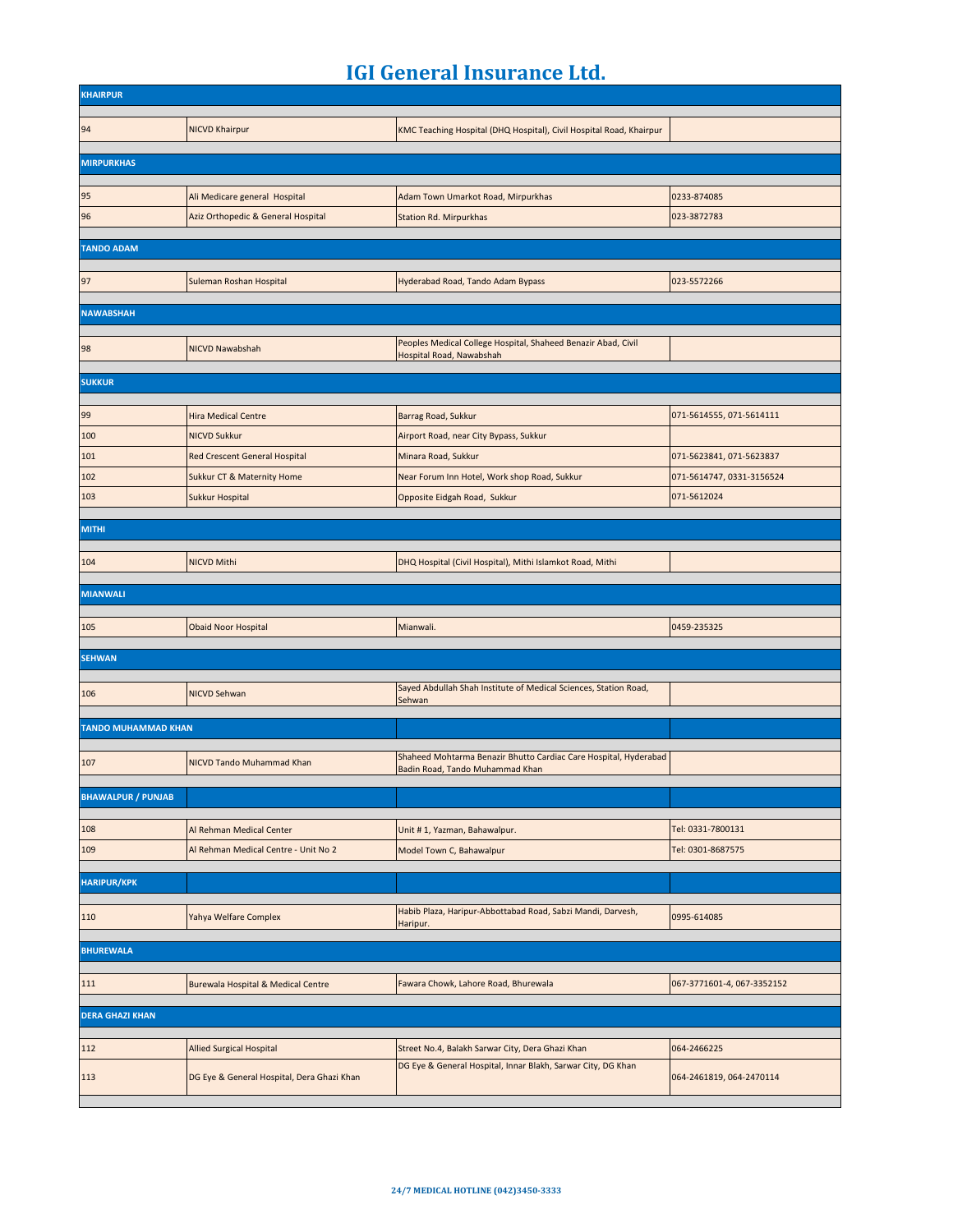| <b>FAISALABAD</b>    |                                                        |                                                                                                              |                               |
|----------------------|--------------------------------------------------------|--------------------------------------------------------------------------------------------------------------|-------------------------------|
|                      |                                                        |                                                                                                              | 041-8719677-8                 |
| 114                  | <b>Faisal Hospital</b>                                 | 673-A, Peoples Colony, Faislabad.<br>Jaranwala Road, Faisalabad                                              |                               |
| 115                  | Kardar Specialist Hospital                             |                                                                                                              | 041-737701-4                  |
| 116                  | Mian Mohammad Trust Hospital                           | Sargodha Road, Faisalabad                                                                                    | 041-2649468                   |
| 117                  | <b>National Hospital</b>                               | Jinnah Colony, Faisalabad                                                                                    | 041-111-674-674               |
| 118                  | Sahil Hospital                                         | Sahil Building, 1-Shiekhupura Road, Faisalabad                                                               | 041-8782040-45                |
| 119                  | Hilal e Ahmer Hospital                                 | Opp. Lady Bagh, University Road, Faisalabad                                                                  | 041-9207475-76                |
| 120                  | Mujahid Hospital                                       | 103 - Madina Town, Faisalabad.                                                                               | 041-8715364, 041-8715364      |
| 121                  | <b>ABWA Hospital</b>                                   | 1-KM Khurrianwala, jaranwala Road, Faisalabad                                                                | 0311-1112292 - 0300-8429521   |
| 122                  | Shifa International Hospital, Faisalabad               | 11 KM, Jaranwala Road Faisalabad.                                                                            | 041-8740951-60                |
| <b>GUJRANWALA</b>    |                                                        |                                                                                                              |                               |
|                      |                                                        |                                                                                                              |                               |
| 123                  | Chattha Hospital                                       | 27/1 Hospital Road, Gujranwala.                                                                              | 055-3730467-8, 3250077        |
| 124                  | Chaudhry Hospital                                      | 28-D, Satelite Town, Gujranwala.                                                                             | 055-3842363, 3253901          |
| 125                  | Cheema Heart Complex & General<br>Hospital, Gujranwala | Mian Zia Ul Haq Road, Civil Lines, Gujranwala.                                                               | 055-3255959                   |
| 126                  | <b>Fazil Memorial Hospital</b>                         | Munir Chowk, Civil Hospital Road, Gujranwala                                                                 | 055-3259930-3                 |
| 127                  | <b>Gondal Medical Complex</b>                          | Hospital Road, Gujranwala.                                                                                   | 055-3258403, 3251056, 3844486 |
| 128                  | Med Care International Hospital, Gujranwala            | 1-Cheema Park, Gill Road, Gujranwala.                                                                        | 055-3732032-03-08             |
| 129                  | <b>Bhatti Hospital</b>                                 | Munir Chowk, Kacheri Road, Near UBL Bank, Lahore.                                                            | 055-3733040-41, 0331-6510607  |
| 130                  | Salamat Hospital                                       | 126-D, Satellite Town, Gujranwala.                                                                           | 055-3258497, 3734666          |
|                      |                                                        |                                                                                                              |                               |
| <b>GUJRAT</b>        |                                                        |                                                                                                              |                               |
| 131                  | <b>City Hospital</b>                                   | Jail Chowk, Gujrat                                                                                           | 053-3608186-87, 3039850       |
| 132                  | <b>Gujrat Hospital</b>                                 | Bhimar Road, Gujrat.                                                                                         | 053-3605173-76                |
|                      |                                                        |                                                                                                              |                               |
| <b>GHAKKAR MANDI</b> |                                                        |                                                                                                              |                               |
| 133                  | Fatima Bashir Hospital                                 | G.T. Road, Ghakkar Mandi.                                                                                    | 055-3880667, 0333-9700097     |
| <b>JEHLUM</b>        |                                                        |                                                                                                              |                               |
|                      |                                                        |                                                                                                              |                               |
| 134                  | Afzal Hospital                                         | Machine Mohala No 3, Jehlum.                                                                                 | 0544-624646-628503            |
| 135                  | Captain Mauzzam Ali Shaheed Welfare Trust<br>Hospital  | Azeem Road, Kala Gujran, Jhelum                                                                              | 0544-272181                   |
| 136                  | Sarmad Hospital                                        | Kutchery Road, Near Muhammadi Chowk, Jhelum<br>Near Hussain Flour Mill, Opp. Dawam-e-Saeed Marriage Hall, GT | 0544-620200, 0300-4281496     |
| 137                  | Jhelum Cardiac Center                                  | Road, Jhelum                                                                                                 | 054-4724181, 0333-5864596     |
| <b>JHANG</b>         |                                                        |                                                                                                              |                               |
|                      |                                                        |                                                                                                              |                               |
| 138                  | Saeed Medical Complex & Anzalna Kidney Centre          | Gojra Road, Jhang Sadar.                                                                                     | 0477-622620, 620523           |
| <b>CHAKWAL</b>       |                                                        |                                                                                                              |                               |
| 139                  | Begum Noor Memorial Hospital                           | Chakwal                                                                                                      | 0300-4142503                  |
| 140                  | Capital Health                                         | Islamia Chowk, Bhoun Road, Chakwal                                                                           | 054-3551122                   |
|                      |                                                        |                                                                                                              |                               |
| <b>KHARIAN</b>       |                                                        |                                                                                                              |                               |
|                      |                                                        |                                                                                                              |                               |
| 141                  | Kharian Doctors Hospital                               | Near Kwik CNG, GT Road, Kharian.                                                                             | 053-2150607                   |
|                      |                                                        |                                                                                                              |                               |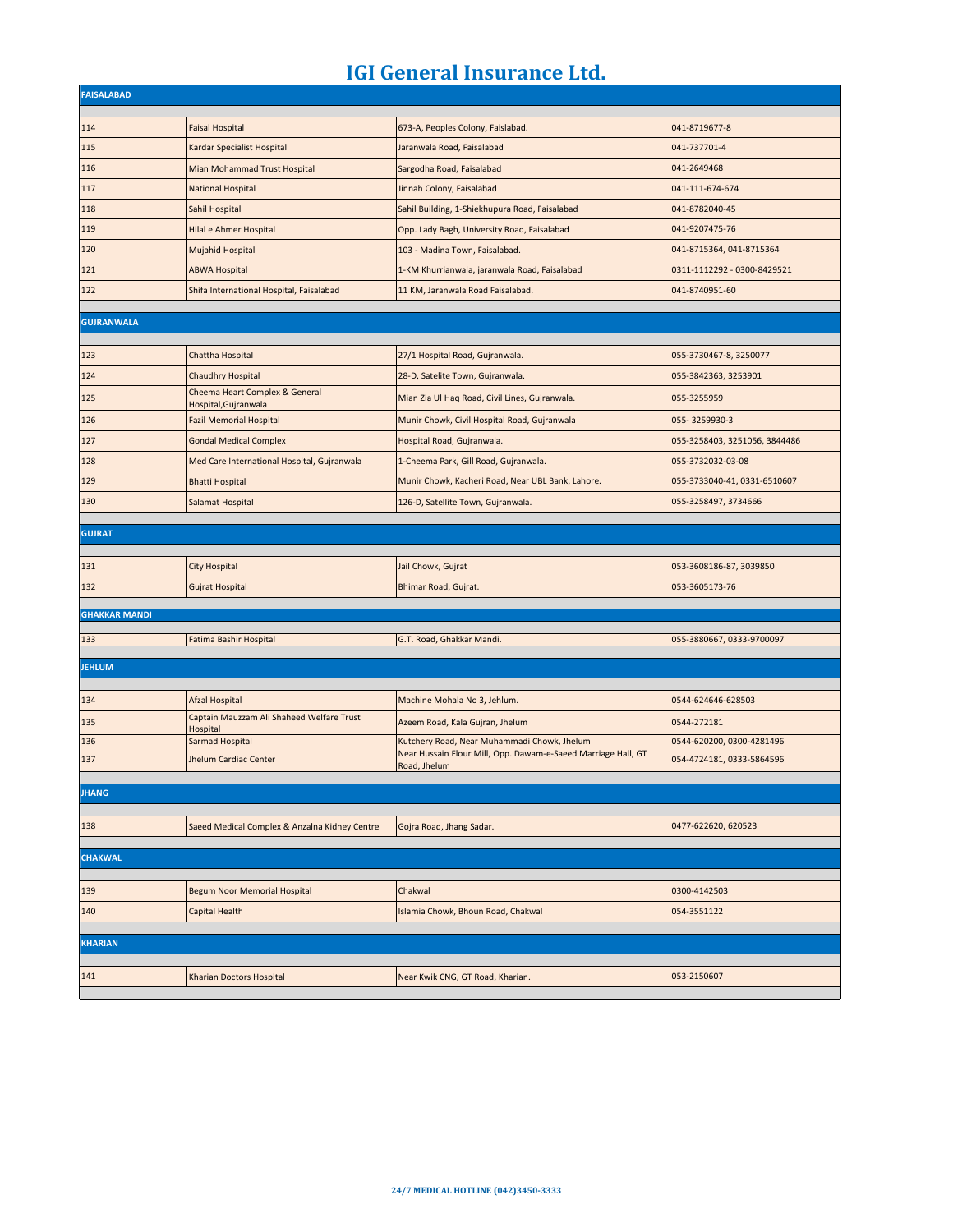г

| <b>LAHORE</b> |                                                 |                                                                                    |                                              |
|---------------|-------------------------------------------------|------------------------------------------------------------------------------------|----------------------------------------------|
| 142           | <b>Adil Hospital</b>                            | Main Boulevard, DHA, Lahore                                                        | 042-6672261-66                               |
| 143           | Akhtar Saeed Trust & Teaching Hospital          | 258-F, DHA-EME Sector, Multan Road, Lahore                                         | 042-377512388                                |
| 144           | <b>Akram Medical Complex</b>                    | 2-B, Main Gulberg, Lahore.                                                         | 042-35710400-5                               |
| 145           | <b>Amanat Eye Hospital</b>                      | 78-E/1, Main Boulevard Gulberg III, Block E - 1, Lahore.                           | 042-35754208, 0311-4334038                   |
| 146           |                                                 |                                                                                    |                                              |
|               | Al Noor Eye Centre                              | 16 B, PCSIR Phase II, Nazaria Pakistan Avenue, Lahore                              | 0333-4233354, 0300-8454810                   |
| 147           | Al-Khidmat Teaching Hospital, Mansoorah, Lahore | Mansoorah, Multan Road, Lahore                                                     | 0300-8440355, 0333-4111620                   |
| 148           | Al-Razi Medical Centre                          | 2-C II, M.M Alam Road, Gulberg III, Lahore                                         | 042-35785840-45, 042-111-257-294             |
| 149           | Al-Shafi Hospital, Lahore                       | 15-Gulistan Block Allama Igbal Town Main boulevard, Lahore.                        | 042-5415918                                  |
| 150           | American Eye Centre/Medivision                  | 3A, New Muslim Town, Lahore                                                        | 042-35864024                                 |
| 151           | Ammar Medical Complex, Lahore                   | 8 Haroon Shah Scheme, Jail Road, Lahore.                                           | 042-35754916-19                              |
| 152           | Ayesha Hospital                                 | Main Road Nishat Colony, Lahore Cantt.                                             | 042-37169870, 0332-4468919                   |
| 153           | <b>Bahria Town Hospital</b>                     | Bahria Takbeer Block, Sector B, Bahria Town, Lahore                                | 0333-4461565, 0312-4461565                   |
| 154           | <b>Cavalry Hospital</b>                         | 44-45 Cavalry Ground ext, Lahore-cantt                                             | 042-36652116-8                               |
| 155           | Ch.Muhammad Akram Teaching & Research Hospital  | Ch. Muhammad Akram Teaching & Research Hospital, 17-KM Raiwind<br>Road, Lahore     | 042-38104222, 042-111-000-078                |
| 156           | Doctor's Hospital & Medical Centre              | 152-A, G-1, Canal Bank, Johar Town                                                 | 042-111-22-33-77                             |
| 157           | <b>Evercare Hospital</b>                        | D 1, Commercial, NESPAK Housing Society, Lahore.                                   | 042-111-227-333                              |
| 158           | <b>Faisal Hospital Lahore</b>                   | 23 - A, Faisal Town Lahore                                                         | 042-35168848, 042-35168240, 042-<br>35167251 |
| 159           | <b>Family Hospital</b>                          | 4 - Mozang Road, Lahore                                                            | 042-37233915-7                               |
| 160           | Farooq Hospital                                 | 2 - Asif Block, Main Boulevard, Allama Iqbal Town, Lahore.                         | 042-37845521                                 |
| 161           | Farooq Hospital (West Wood Branch)              | Main Canal Road, Opposite Metro Cash & Carry, Thokar Niaz Baig.                    | 042-37498550                                 |
| 162           | <b>Fatima Memorial Hospital</b>                 | Shadman, Lahore.                                                                   | 042-37586196, 042-37586197                   |
| 163           | <b>Fauji Foundation Hospital</b>                | Bedian Road, Near RA Bazar, Lahore Cantt.                                          | 042-9221152-4                                |
| 164           | Fazal Hospital & Heart Centre                   | 90-C2, Gulberg 3, Lahore.                                                          | 042-35752405, 35752512                       |
| 165           | Hafeez Eye Centre, Lahore                       | 12-Sunflower Society, Block J-1, Johar Town, Lahore.                               | 042-35315524-25                              |
| 166           | Hameed Latif Hospital                           | 14-Abu Bakar Block, New Garden Town, Lahore.                                       | 042-35837019, 042-35837019                   |
| 167           | Hameedah Memorial Hospital, Lahore              | D Block, Valencia Town, Lahore                                                     | 042-35210699                                 |
| 168           | Hamza Hospital                                  | 21 Shama Road, Rasool Park, Ichara, Lahore                                         | 042-37501597-98                              |
| 169           | Haq Orthopaedic Hospital                        | 18-Sanda Road, Lahore.                                                             | 042-37312863                                 |
| 170           | <b>Health Bridge Hospital</b>                   | E-194, Q Block Market, Ghazi Road, DHA, Lahore                                     | 042-35401620-28                              |
| 171           | <b>Horizon Hospital Lahore</b>                  | 403,40 & 436 D-II Johar Town Lahore                                                | 042-35401620-28                              |
| 172           | Ihsan Mumtaz Hospital                           | 71 - E, Shaukat Ali Road, Johar Town, Lahore.                                      | 042-35202130                                 |
| 173           | Iqraa Medical Complex                           | 5-A, Jauhar Town, Maulana Shaukat Ali Road, Lahore.                                | 042-35174502                                 |
| 174           | <b>Ittefaq Hospital Trust</b>                   | Near H Block, New Model Town, Lahore.                                              | 042-35881981-88                              |
| 175           | Khair Un Nisa Hospital, Lahore                  | 17-A Block C, Civic Centre Fiasal Town, Lahore                                     | 042-35160112, 35166017                       |
| 176           | <b>Iffat Anwer Medical Complex</b>              | 16 - College Road, Near Ghazi Chowk, Awaisia Housing Society,<br>Township, Lahore. | 042-35183595                                 |
| 177           | <b>Laser Vision Centre</b>                      | 95-K, Model town, Lahore.                                                          | 042-35868844                                 |
| 178           | Heart & Medical Centre (Pvt.) Ltd.              | Plot #1-A/1, Guldast Town, Zarar Shaheed Road, Lahore.                             | 0304-6639111                                 |
| 179           | <b>Halcyon Medical Centre</b>                   | 1-E, Amin Chamber, Main Boulevard, Gulberg - II, Lahore.                           | 0304-1111941, 0321-4433304                   |
| 180           | Masood Hospital                                 | 99 Garden Block, Garden Town, Lahore                                               | 042-35881961-3                               |
| 181           | Mid City Hospital                               | 3-A, Shadman, Jail Road, Lahore.                                                   | 042-37426171-76                              |
| 182           | Mumtaz Bakhtawar Trust Hospital                 | Wahadat Road, Opp: Allama Iqbal Town.                                              | 042-3543-4960-61                             |
| 183           | Mumtaz Bakhtawar Trust Hospital (Unit 2)        | 8th KM, Raiwand Road.                                                              | 042-3532-0561-62                             |
| 184           | Naseem Ijaz Memorial Hospital                   | Near Avian Chowk, Adjacent NBP Colony, Nadeem Shaheed Road,<br>Allama Iqbal Town   | 042-37556000                                 |
| 185           | National Eye Centre, Lahore                     | 11 A, Sanda Road, Near MAO College, Lahore.                                        | 042-37171681, 0300-3210333                   |
| 186           | National Hospital & Medical Centre              | 132/3, Block - L, DHA, Lahore.                                                     | 042-111-17-18-19                             |
| 187           | <b>National Medical Centre</b>                  | 37, Civic Centre, M Block, Model Town, Lahore                                      | 042-35163992                                 |
| 188           | Noor Hospital                                   | 18 KM, Main Ferozpur Road, Lahore.                                                 | 042-35923617-19                              |
| 189           | Omar Hospital & Cardiac Centre, Lahore          | Jail Road, Shadman - II, Lahore                                                    | 042-111-111-127                              |
| 190           | <b>Orthopedic and Medical Complex</b>           | 15 Shadman, 11 Jail Road, Lahore.                                                  | 042-37550521, 042-37559987                   |
| 191           | Prime Care Hospital                             | Main Boulevard, Defence, Lahore.                                                   | 042-36675123                                 |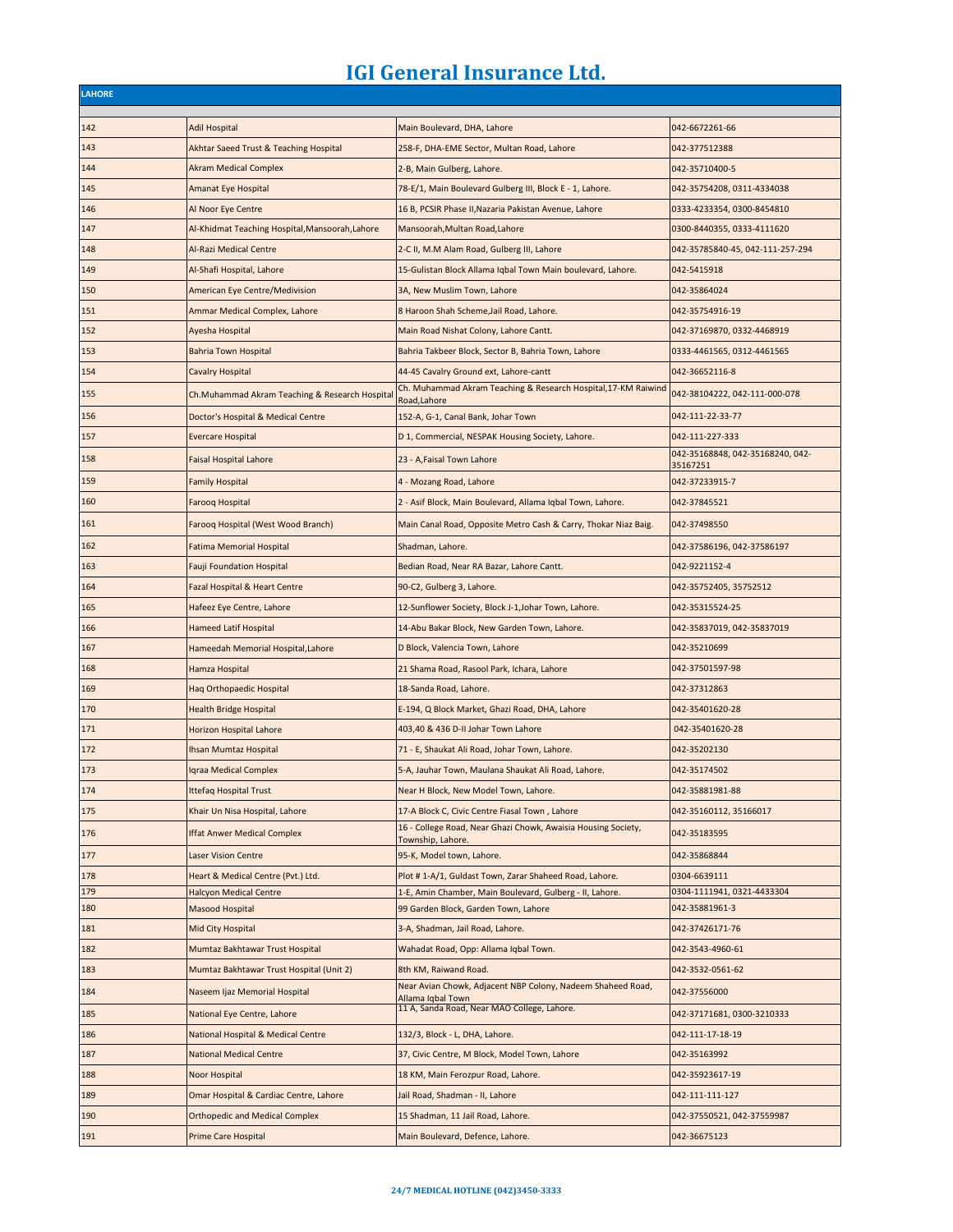| 192 | Punjab Institute of Cardiology          | Ghaus Ul Azam Road (Jail Road), Lahore.                         | 042-99203051-56             |
|-----|-----------------------------------------|-----------------------------------------------------------------|-----------------------------|
| 193 | Ramzan Ali Syed Hospital                | 21 - Temple Road, Lahore                                        | 042-37247912                |
| 194 | Rana Hospital                           | Jail Road, Opposite Kinaird College, Lahore.                    | 042-7550148, 042-35340135-7 |
| 195 | <b>Rasheed Hospital</b>                 | 2-A Aibak Block, Main Boulevard, New Garden Town, Lahore.       | 042-35888983-6              |
| 196 | Rasheed Hospital(Defence Branch)        | Main Boulevard, Defence, Lahore.                                | 042-36673192-4              |
| 197 | Rehman & Rehman Clinic                  | Packages Mall, Lahore.                                          |                             |
| 198 | Saira Memorial Hospital                 | Civic Centre, Model Town Extension, Lahore.                     | 042-35162546                |
| 199 | Shalamar Hospital                       | Shalimar Link Road, Mughalpura, Lahore.                         | 042-111-205-205             |
| 200 | <b>Sharif Medical City Hospital</b>     | Jati Umra, Raiwind Road, Lahore.                                | 042-7860101-4               |
| 201 | Shaukat Khanum Cancer Hospital          | M. A. Johar Town, Lahore.                                       | 042-111-155-555             |
| 202 | <b>Surgimed Hospital</b>                | 1 - Zafar Ali Road, Lahore.                                     | 042-3571-4411-18            |
| 203 | <b>Turab Hospital</b>                   | Plot #33, Plot #5, Sector B-1, Township, Lahore.                | 042-35152338-40             |
| 204 | Mansoora Hospital                       | Multan Road, Lahore.                                            | 042-35419510, 042-35416353  |
| 205 | Life Hospital                           | Canal Road, Mozaa Maraka, New Bahria Town Main Gate, Lahore     | 042-35453891, 0335-4003064  |
| 206 | Zia Hospital & Medical Complex Lahore   | Ideal Garden, Opp. Awan Market Stop Main Ferozepur Road, Lahore | 042-35922701-3              |
| 207 | Faran Hospital                          | 69/C Abdali Road, Krishan Nagar, Islampura, Lahore              | 0423-7153824, 0321-8828884  |
| 208 | Surraya Azeem Wagaf Hospital            | Chowk Chauburji, Bahawalpur Road, Mozang Chungi, Lahore.        | 042-37120003-5              |
| 209 | University of Lahore Teaching Hospital  | 1-KM, Defence Road, Off Raiwind Road, (Bhoptian Chowk), Lahore. | 042-32560865                |
| 210 | Eye & Retina Hospital                   | 61 - D, Faisal Town, Lahore.                                    | 042-35165661, 0333-5400205  |
| 211 | <b>Niazi Medical Centre</b>             | 187 - N, Round About Chaudhry Colony, Samanabad, Lahore.        | 042-37574060, 042-37574070  |
| 212 | <b>Wazir Hospital</b>                   | 300 - 301, ICI, Butt Chowk, Township, Lahore.                   | 042-35125848                |
| 213 | Lahore Medical City Hospital            | 2 - Tariq Block, New Garden Town, Usmani Road, Lahore.          | 042-35869266                |
| 214 | <b>Integrated Medical Care Hospital</b> | 153 / 1, Sector - F, Phase - 5, D. H. A., Lahore.               | 042-37178904                |
| 215 | Lahore Care Hospital                    | Ghazi Road, Stop Nishtar Town, Lahore.                          | 0423-5820230, 03228002436   |
|     |                                         |                                                                 |                             |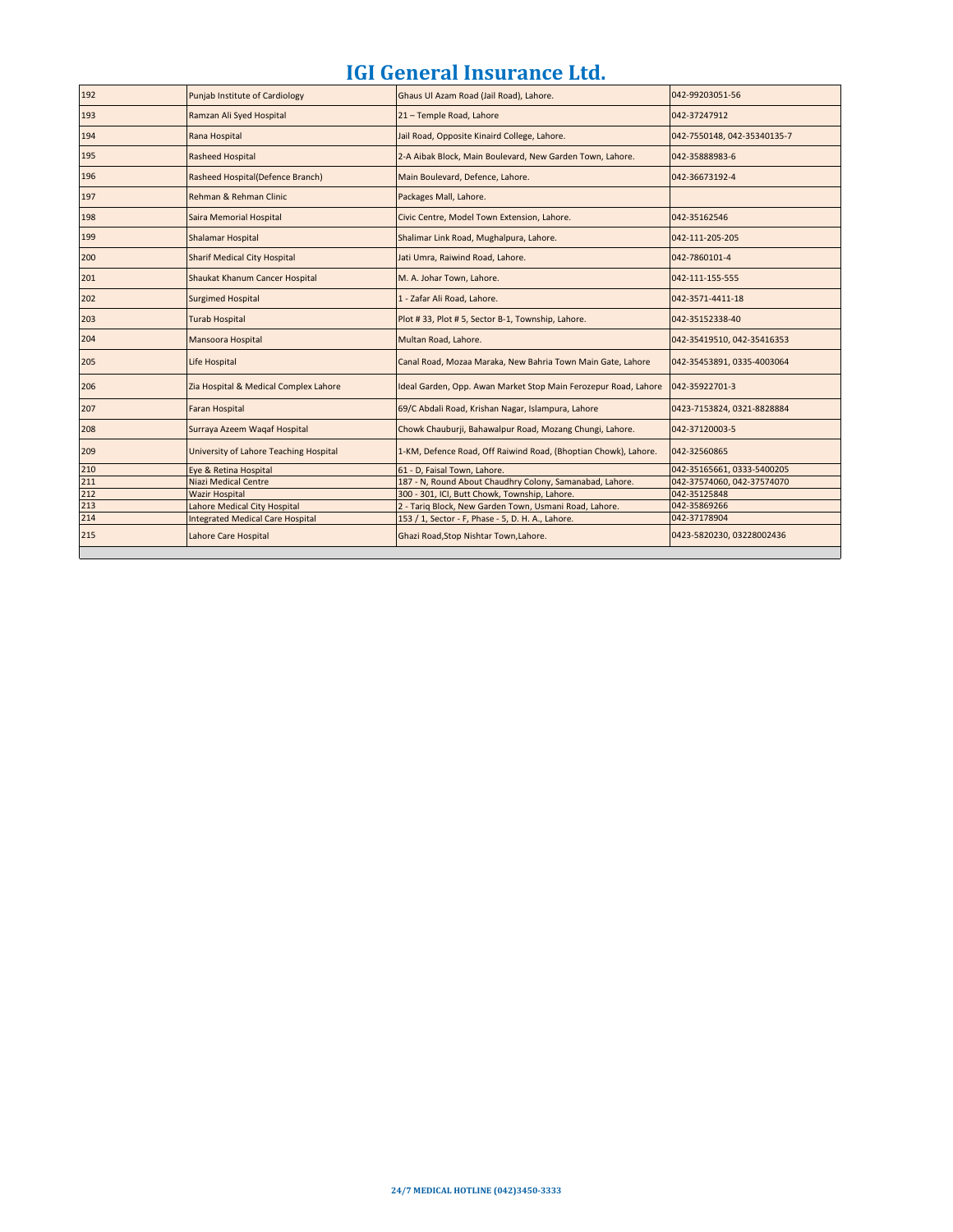| <b>KASUR</b>        |                                               |                                                                         |                            |  |
|---------------------|-----------------------------------------------|-------------------------------------------------------------------------|----------------------------|--|
|                     |                                               |                                                                         |                            |  |
| 216                 | <b>Arif Memorial Hospital</b>                 | 37-KM, Ferozepur Road, Lahore                                           | 049-2451091-5              |  |
| 217                 | <b>Ahmed Medical Complex</b>                  | Near Madina Town, Main Raiwind Road, Kasur.                             | 049-2722100, 0322-8461267  |  |
| 218                 | <b>Bhatti International Teaching Hospital</b> | Raiwind Road, Kasur                                                     | 049-2721873                |  |
|                     |                                               |                                                                         |                            |  |
| <b>MULTAN</b>       |                                               |                                                                         |                            |  |
| 219                 | Afzal Cardiac & Medicare Hospital             | Tehsildar Mor, Sher Shah Road, Multan                                   | 061-4513703-4              |  |
| 220                 | <b>Al-Khaliq Patients Care</b>                | Nishtar Road, Multan.                                                   | 061-4573703-4, 4545983     |  |
| 221                 | <b>City Hospital</b>                          | Peer Khursheed Colony Road, Multan.                                     | 061-6510367                |  |
| 222                 | <b>Fatima Medical Centre</b>                  | Chowk Rashidabad, Khanewal Road, Multan                                 | 061-6224433                |  |
| 223                 | Haleema Hospital Complex                      | Nishtar Road, Multan.                                                   | 061-4519037                |  |
| 224                 | Khurshid Rafiq Hospital                       | Opp. Wapda Office, Khanewal Road, Multan                                | 061-6782871, 6782870       |  |
| 225                 | <b>Medicare Hospital</b>                      | 62-A, Abdali Road, Multan.                                              | 061-4581702                |  |
| 226                 | Mukhtar A. sheikh Memorial Hospial            | Near Pakarab Fertilizers, Khanewal Road, Multan                         | 0333-5023071, 0331-7989170 |  |
| 227                 | <b>Rehman Medical Complex</b>                 | Nishtar Road, Lalazar Colony, Multan                                    | 061-4500488                |  |
|                     |                                               |                                                                         |                            |  |
| <b>NAROWAL</b>      |                                               |                                                                         |                            |  |
| 228                 | Sughra Shafi Medical Complex                  | Near Bijli Ghar, Mureed Kay Road, Narowal.                              | 0542-413406                |  |
|                     |                                               |                                                                         |                            |  |
| <b>Mian Channu</b>  |                                               |                                                                         |                            |  |
| 229                 |                                               |                                                                         | 0652-665664, 0333-4384664  |  |
|                     | <b>Abid Hospital</b>                          | Near Chungi, Tulamaba Raod, Mian Channu.                                |                            |  |
| <b>Renala Khurd</b> |                                               |                                                                         |                            |  |
| 230                 | Al - Madina Hospital & Maternity Home         | Husnain Arcade, Renala Khurd, District Okara.                           | 044-2635200, 0300-6979966  |  |
| 231                 | Noor Hospital&Maternity Home                  | Feroz Town Near NRPS Bank , Renala Khurd                                | 0442-635796, 03013130084   |  |
|                     |                                               |                                                                         |                            |  |
| <b>OKARA</b>        |                                               |                                                                         |                            |  |
|                     |                                               |                                                                         |                            |  |
| 232                 | City Hospital (Okara)                         | Main Khan Colony Stop, Faisalabad Road, Okara.                          | 044-2510073, 0317-0775577  |  |
| 233                 | Daud Bandagi Hospital                         | Shergarh 2 KM, Akhtarabad Road, Tehsil Renala Khurad, District<br>Okara | 0444-46331131              |  |
| 234                 | Qari Hospital                                 | Girls College Road, Nawab Colony, Okara.                                | 044-2522606                |  |
|                     |                                               |                                                                         |                            |  |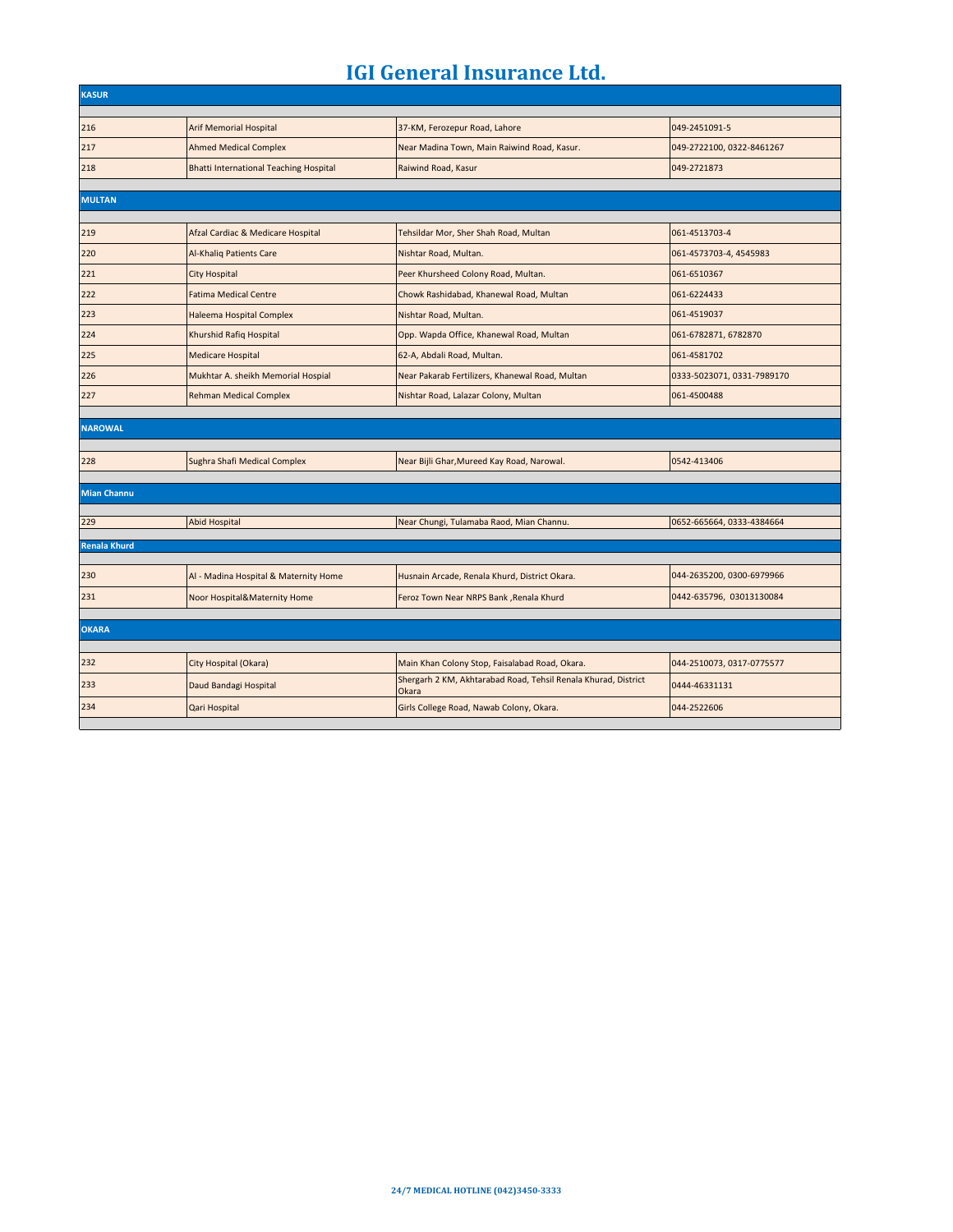| <b>RAHIM YAR KHAN</b> |                                               |                                                                      |                               |
|-----------------------|-----------------------------------------------|----------------------------------------------------------------------|-------------------------------|
| 235                   | Al-Rehmat Medical Complex                     | Chowk Pathnistan, Shahbaz Pur Road, Rahim Yar Khan                   | 068-5874861                   |
| 236                   | <b>RYK Hospital</b>                           | East Sadiq Canal, Near Superior College, Pull Darri Singi, Rahim Yar | 0300-5842444, 0302-5842444    |
| 237                   | Al-Saeed Hospital                             | Khan<br>Khanpur Road, Rahim Yar Khan.                                | 068-5888555-5888999           |
| 238                   | Ayesha Clinic                                 | 24-B, Model Town, Rahim Yar Khan                                     | 068-5872320                   |
| 239                   | Dar Us Salam Medical Centre                   | 04-Hospital, Rahim Yar Khan                                          | 068-5886777, 5002987          |
| 240                   | Lala Medical Complex                          | Airport Road, Rahim Yar Khan.                                        | 068-5878300                   |
| 241                   | <b>Nauman Medical Centre</b>                  | House # 8, New Officer Colony, Near Stadium Road, Rahim Yar Khan     | 0302-7800131 & 0331-7800131   |
|                       |                                               |                                                                      |                               |
| <b>Khanewal</b>       |                                               |                                                                      |                               |
| 242                   | <b>City Care Medical Centre</b>               | Stadium Road, Near Biotech Lab, Khanewal                             | 065-2557765, 0334-6231629     |
|                       |                                               |                                                                      |                               |
| <b>RAWALPINDI</b>     |                                               |                                                                      |                               |
|                       |                                               |                                                                      |                               |
| 243                   | <b>Ahmad Medical Complex</b>                  | 70-C Satellite Town, Sadiqabad Road, Rawalpindi.                     | 051-4582233-34                |
| 244                   | Amanat Eye Hospital                           | Rashid Minhas Road, Civil Lines, Rawalpindi.                         | 051-8439993                   |
| 245                   | <b>Bilal Hospital</b>                         | 38/A, Satellite Town, Rawalpindi.                                    | 051-111-999-786               |
| 246                   | <b>Hamid Hospital</b>                         | 61-C, Housing Scheme No. 1, Service Road, Gujjar Khan, Rawalpindi.   | 051-3510955                   |
| 247                   | Hayat Wali Medical Center                     | Asghar Mall Road, Rawalpindi.                                        | 051-4844119, 051-5761698-99   |
| 248                   | Maryam Memorial Hospital                      | Peshawar Road, Rawalpindi.                                           | 051-5464680                   |
| 249                   | Maryam Memorial Hospital (Bahria Town Branch) | 175, block-D, Civic center, Phase-4, Bahria Town, Rawalpindi.        | 051-5733857-9                 |
| 250                   | <b>Nusrat Hospital</b>                        | 311/1, Main Peshawar Road, Rawalpindi.                               | 051-5490880-1                 |
| 251                   | Al Suffah Hospital (Pvt.) Ltd.                | F - 881, New Katarian Road, Satellite Town, Rawalpindi.              | 051-8737486-7                 |
| 252                   | <b>Valley Clinic</b>                          | 213 - Peshawar Road, Rawalpindi.                                     | 051-5470070                   |
| <b>SAHIWAL</b>        |                                               |                                                                      |                               |
|                       |                                               |                                                                      |                               |
| 253                   | Al Barkat Hospital & Maternity Home           | Tehseel Chowk, High Street, Sahiwal.                                 | 040-4462776                   |
| 254                   | Christian Hospital                            | Mission Chowk, High Streetm Sahiwal                                  | 040-4460133                   |
| 255                   | Lakson Medical Trust Hospital                 | Main G.T Road Qadirabad, Sahiwal.                                    | 042 -4312149 & 0322 - 7003637 |
| 256                   | Rasheed Memorial Hospital & Maternity Home    | Noor Shah Road, Sahiwal.                                             | 040-4556777 & 040-4556888     |
| <b>SARGODHA</b>       |                                               |                                                                      |                               |
|                       |                                               |                                                                      |                               |
| 257                   | Sadiq Hospital                                | 24-A, Main Bazaar, Satellite Town, Sargodha.                         | 048-212222, 212123            |
| 258                   | Ibn-e Seena Hospital                          | 700-A, Satellite Town, Sargodha                                      | 048-3210035-37                |
| 259                   | Munir Hospital                                | 700-A, Satellite Town, Sargodha                                      | 048-3210035-37                |
| <b>SHIEKHUPURA</b>    |                                               |                                                                      |                               |
|                       |                                               |                                                                      |                               |
| 260                   | Darul Barkat Medicare                         | Younus Shaheed Road, Near St. Merry School, Civil Line, Sheikupura.  | 056-3787445-6, 3793945        |
| 261                   | Khan Hospital                                 |                                                                      | 056-3613336                   |
| 262                   | Sultan Hospital                               | Faisalabad Bypass Road, Sheikupura.                                  | 0308-4447891                  |
| 263                   | Yousuf Qureshi Memorial Hospital              | Sargodha Road, Shiekhupura.                                          | 056-3781665,3782665, 3782287  |
| 264                   | <b>Shakir Surgical Hospital</b>               | Batti Chowk, Lahore Sargoda Road,                                    | 056-3547500-1,03334275293     |
| 265                   | khadija Poly Clinic                           | Near Govt. Tariq High School College Road Civil Line , Sheikupura.   | 056-3611912-14, 0324-4841158  |
|                       |                                               |                                                                      |                               |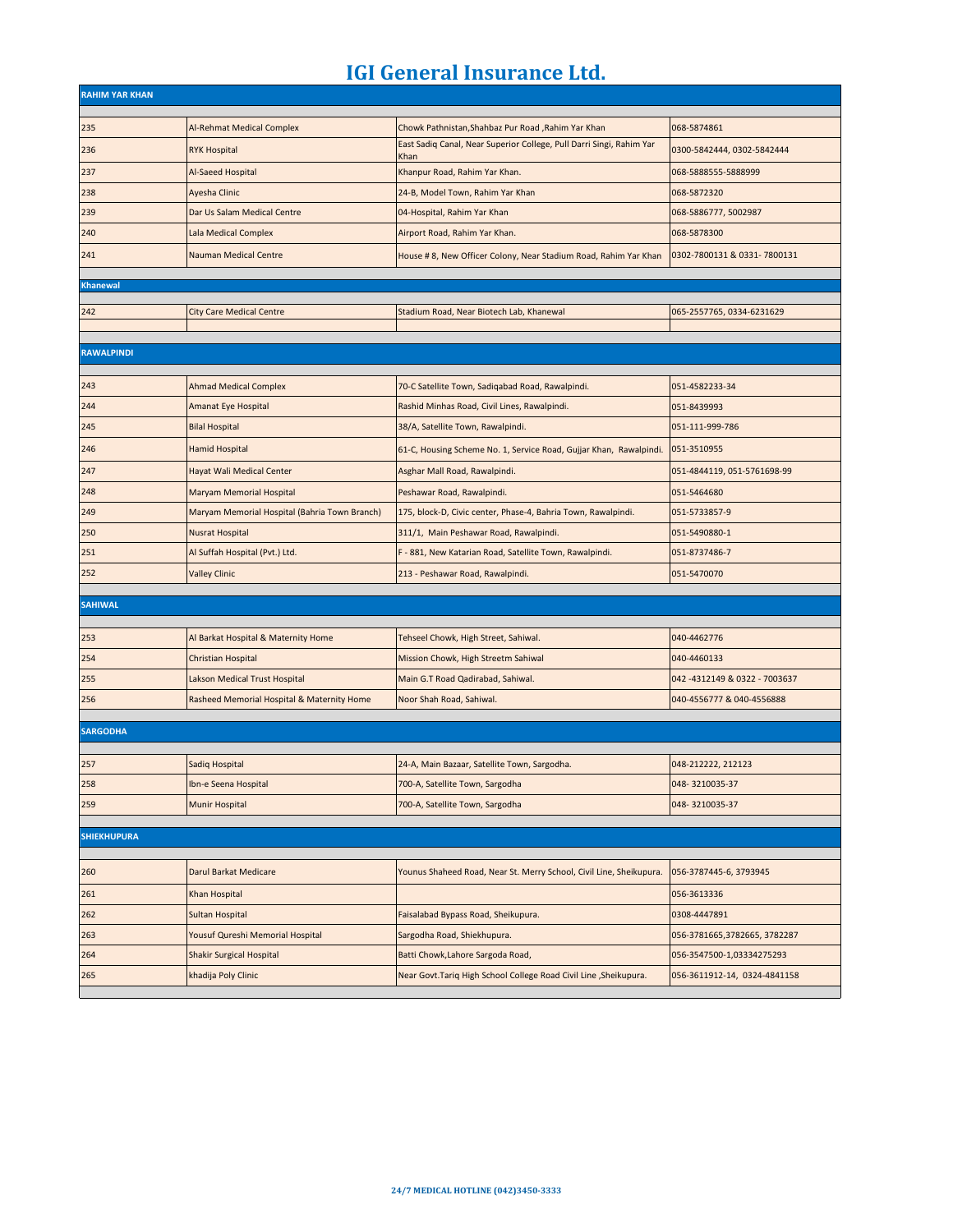| <b>SIALKOT</b> |                                 |                                     |                               |  |  |
|----------------|---------------------------------|-------------------------------------|-------------------------------|--|--|
|                |                                 |                                     |                               |  |  |
| 266            | <b>Idrees Hospital</b>          | 21-Allama Igbal Road, Sialkot Cant. | 052-4265812, 4268933, 4271731 |  |  |
| 267            | <b>Islam Central Hospital</b>   | Commissioner Road, Sialkot.         | 052-4265812                   |  |  |
| 268            | Imran Idrees Teaching Hospital  | 2 - KM, Daska Road, Sialkot         | 052-3574811-5, 0302-6171735   |  |  |
| 269            | Sameena Nisar Hospital, Sialkot | Islamia College Road, Sialkot.      | 052-4580050, 4600555, 4600060 |  |  |
|                |                                 |                                     |                               |  |  |
| <b>TAXILLA</b> |                                 |                                     |                               |  |  |
|                |                                 |                                     |                               |  |  |
| 270            | Al-Abbas Hospital               | G.T Road, (Near Underpass), Taxila  | Tel: 051-4542343              |  |  |
| 271            | Al-Syed Hospital Ahatta, Taxila | Haripur Road, Ahatta, Taxila.       | 051-4580148                   |  |  |
| 272            | <b>Christian Hospital</b>       | Faisal Shaheed Road, Taxila         | 051-4535091                   |  |  |
|                |                                 |                                     |                               |  |  |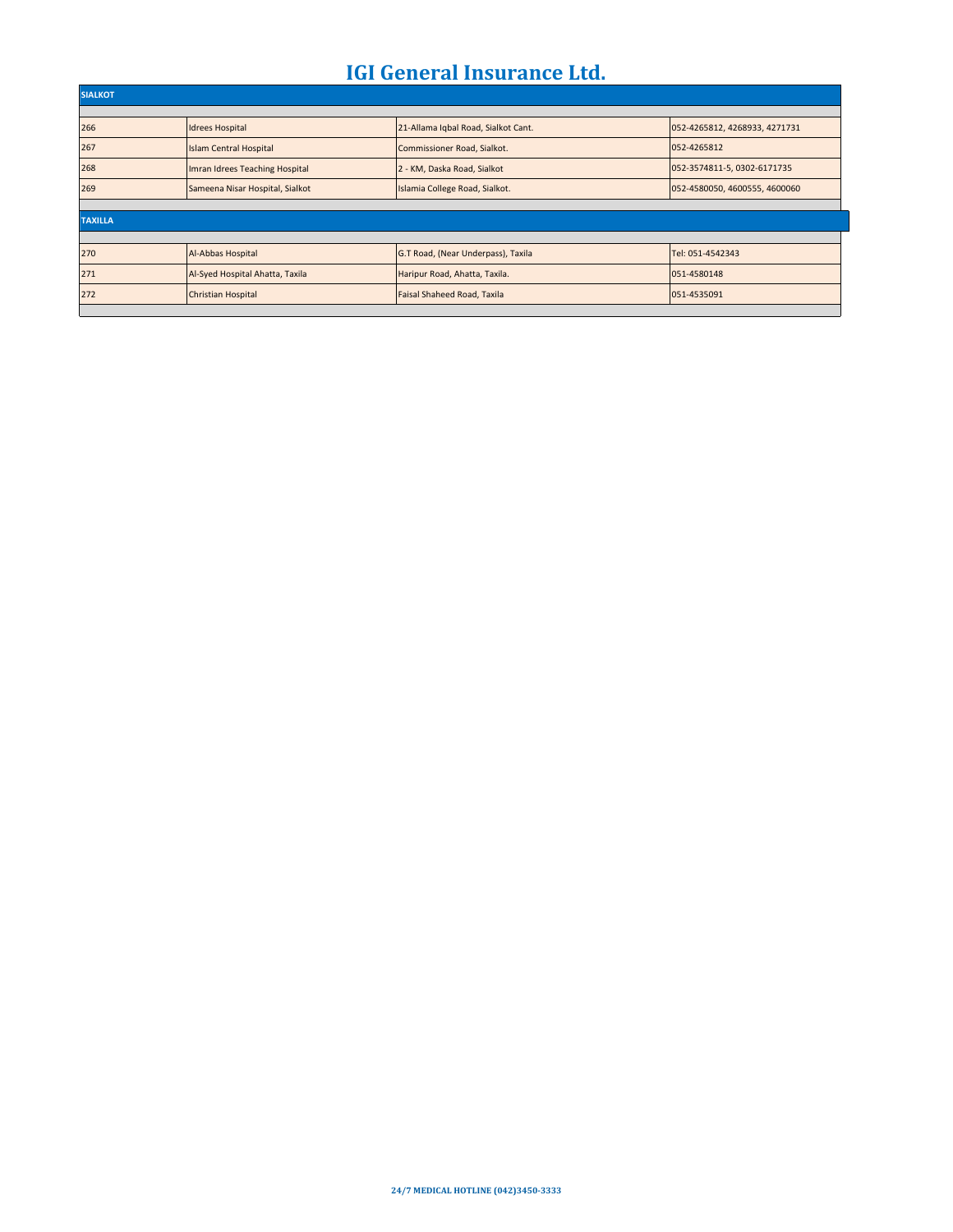| <b>WAH CANTT</b>        |                                            |                                                                |                             |
|-------------------------|--------------------------------------------|----------------------------------------------------------------|-----------------------------|
| 273                     | Al-Elaj Hospital                           | 60/A-1, Lane 2, Lala Rukh, Wah Cantt.                          | 0514-513418                 |
| 274                     | <b>Aziz Hospital</b>                       | Main Khyaban-e-Sirsyed, (AWC Road), Wah Cantt                  | 051-4910222                 |
| 275                     | <b>City Hospital</b>                       | A-23/1, Quaid Avenue, Near Akhri Stop, Wah Cantt.              | 0514-513418                 |
| 276                     | <b>Umer Hospital</b>                       | B-193, Minar Road, Lalarukh, Wah Cantt.                        | 0514-513418                 |
|                         |                                            |                                                                |                             |
| <b>ISLAMABAD</b>        |                                            |                                                                |                             |
| 277                     | <b>Bee Well Clinics</b>                    | East Wing, 2nd Floor, Asif Plaza, Blue Area, Islamabad.        | 051-8466100                 |
| 278                     | Basheeran Umar Eye Hospital                | Main G.T. Road, Near Gate # 1, D.H.A. Phase - 2, Islamabad     | 051-5162250, 0333-6606655   |
| 279                     | Hayat Wali Medical Center                  | Asghar Mall Road, Rawalpindi.                                  | 051-4844119, 051-5761698-99 |
| 280                     | Kulsum International Hospital              | Kulsum Plaza, 2020, Blue Area, Jinnah Avenue, Islamabad.       | 051-2271154, 051-2870361    |
| 281                     | Life Care International Hospital           | Main Double Road, G-10 Markaz, Islamabad.                      | 051-2111994-5               |
| 282                     | Maroof International Hospital              | 10th Avenue, Markaz F-10, Islamabad.                           | 2222920-50                  |
| 283                     | Naqaish Medicare                           | Pak Land Business Plaza, I-8 Markaz, Islamabad                 | 051-8315444, 051-8315666    |
| 284                     | Quaid-e-Azam International Hospital        | Near Golra mor, Peshawar road, Islamabad.                      | 051-8449100-59              |
| 285                     | Salma & Kafeel Medical Centre              | Capital Territory, D-Chowk, Islamabad.                         | 051-2655510                 |
| 286                     | Shaafi International Hospital              | Doctor's Town, PWD Road, Sector: O-9, Lohi Bher, Islamabad.    | 051-5170395-97              |
| 287                     | Shifa International Hospital               | Sector H-8/4, Islamabad.                                       | 051-8463129, 051-8463666    |
| 288                     | <b>Medikay Cardiac Centre</b>              | Park Road, Chak Shahzad, Islamabad.                            | 051-9450028-29              |
| 289                     | South East Hospital                        | Plot No-343, National Police Foundation, Main Double Road, PWD | 051-5194664/051-8314299     |
| 290                     | Max Health Hospital                        | 12K, Markaz Road, G-8 Markaz, Islamabad.                       | 051-8094760-62              |
| 291                     | Khatoon Hospital                           | Plot 124, Block - F, Police Foundation Main PWD, Islamabad.    | 051-8430248, 0332-2444377   |
| 292                     | Home Medics (Virtual Health Services Only) | 2nd Floor, Emirates Town, F-7 Markaz, Islamabad.               | 051-8773333                 |
| 293                     | PAF Hospital -Islamabad                    | Margalla Road, E-9, Islamabad.                                 | 051-9567000                 |
| <b>ABBOTABAD</b>        |                                            |                                                                |                             |
|                         |                                            |                                                                |                             |
| 294                     | Jinnah International Hospital              | Murree Road, Nawan Shehar, Abbottabad                          | 0992-390101                 |
| 295                     | Hira General Hospital                      | Link Road, The Mall, Abottabad.                                | 0992-334403                 |
| 296                     | Abbottabat International Medical Institute | N - 35, Abbottabad.                                            | 099-2406165, 0313-1568287   |
| 297                     | <b>Valley Medical Complex</b>              | Main Mansehra Road, Mirpur, Abbottabad.                        | 0992-385418-20              |
| <b>DERA ISMAIL KHAN</b> |                                            |                                                                |                             |
|                         |                                            |                                                                |                             |
| 298                     | Abida Maternity Home & Rehmania Hospital   | Near Town Hall, D. I. Khan.                                    | 096-6720340, 0300-9094001   |
| <b>CHITRAL</b>          |                                            |                                                                |                             |
|                         |                                            |                                                                |                             |
| 299                     | Aga Khan Extended Family Health Centre     | Village Shoghore, Tehsil Lotkoh, District Chitral.             | 0943-304918                 |
| 300                     | Aga Khan Medical Centre                    | Village Booni, Tehsil Mastuj, District Chitral.                | 0943-470116                 |
| 301                     | <b>Rural Health Center</b>                 | Village Shergram, Tehsil Torkhow, District Chitral.            | 0943-476074                 |
|                         |                                            |                                                                |                             |
| <b>GILGIT</b>           |                                            |                                                                |                             |
| 302                     | Aga Khan Extended Family Health Centre     | Tehsil Gupis, District Ghizer.                                 | 05815-55046                 |
| 303                     | Aga Khan Extended Family Health Centre     | Tehsil Aliabad, District Gilgit.                               | 05821-55273                 |
| 304                     | Aga Khan Medical Centre                    | Tehsil Gilgit, District Gilgit, Komer Gilgit.                  | 05811-53824                 |
| 305                     | Aga Khan Medical Centre                    | Tehsil Singal, District Ghizer.                                | 05814-58011                 |
|                         |                                            |                                                                |                             |